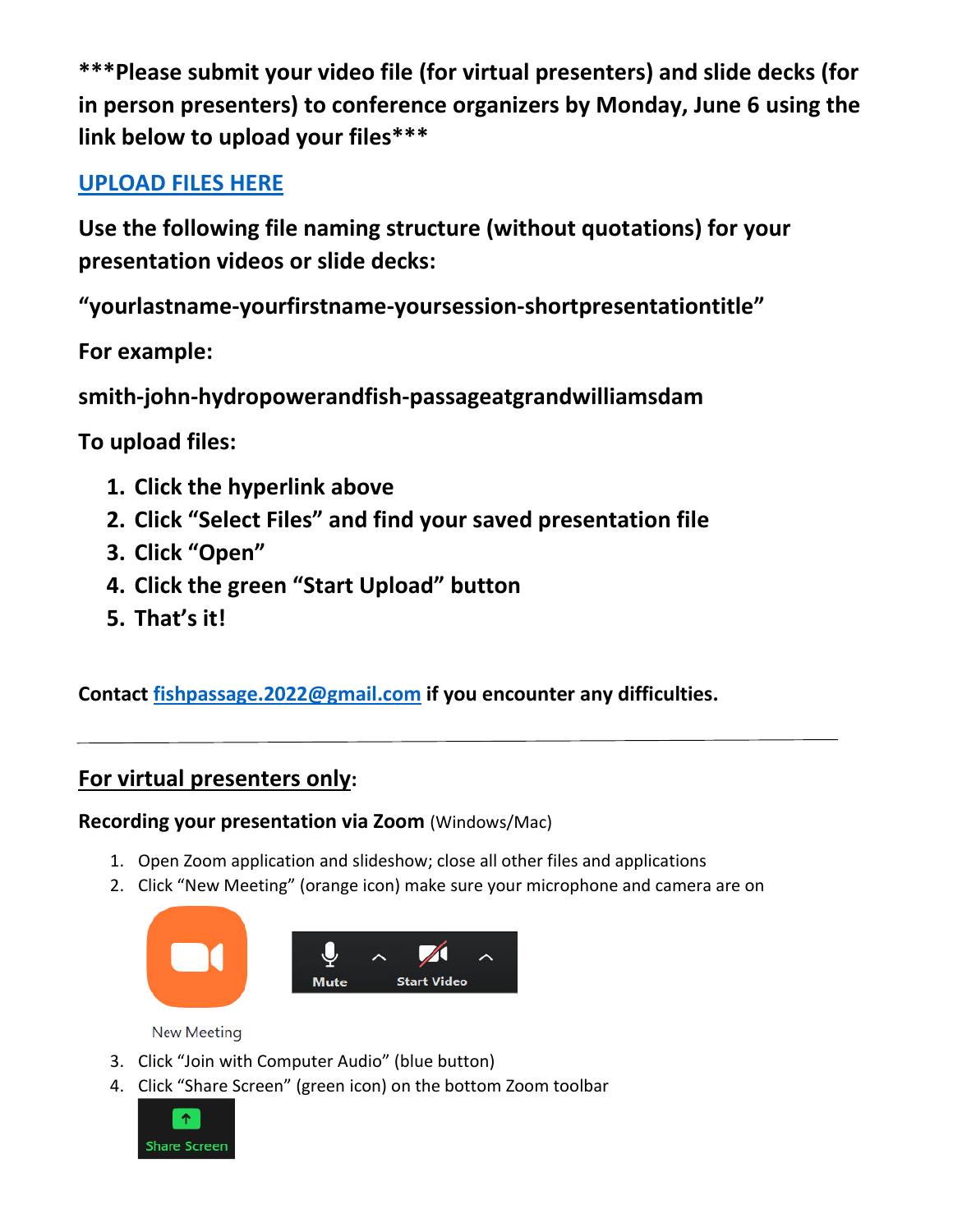- Select your slideshow file from the options
- Click "Share" (blue button)

|               | <b>Basic</b> | <b>Advanced</b>               |  |
|---------------|--------------|-------------------------------|--|
|               |              | <b>EASTER ISLAND</b>          |  |
| <b>Screen</b> |              | PowerPoint Slide Show - My Po |  |

- 5. Launch your slideshow using any presentation software (e.g., PowerPoint, Keynote, Google Slides)
- 6. Drag and resize (or minimize) video box so it does not cover presentation content
- 7. Hover your cursor at top-middle of screen to reveal top toolbar, click "More," and select "Record"
- 8. Start your presentation; advance slides with the right arrow key
- 9. When you've finished your presentation, hover your cursor at top-middle of screen to reveal top menu, click "More," and select "Stop Recording"
- 10. Click "Stop Share" (red button) at top of screen
- 11. Click "End" meeting (red button) in bottom-right of the meeting screen
- 12. Click "End Meeting for All" (red button)
- 13. Once the meeting has ended, a pop-up box will indicate that Zoom is converting your recording; when the conversion is complete, a new dialogue box will open containing 3 files. Please rename and submit the video file (MP4 file extension) using the file naming structure specified above.

| Name                   | Status  | Date modified      | lype             |
|------------------------|---------|--------------------|------------------|
| $\Box$ audio1328591953 | $\circ$ | 5/23/2022 11:07 AM | MPEG-4 Audio     |
| recording.conf         |         | 5/23/2022 11:07 AM | <b>CONF</b> File |
| 图 video1328591953      |         | 5/23/2022 11:07 AM | MP4 Video        |

### **Recording your presentation via PowerPoint** (Windows/Mac)

- 1. Open PowerPoint application
- 2. Select the first slide of your presentation
- 3. Select "Slide Show" tab in the top toolbar, click "Record Slide Show" and "Record from Current Slide"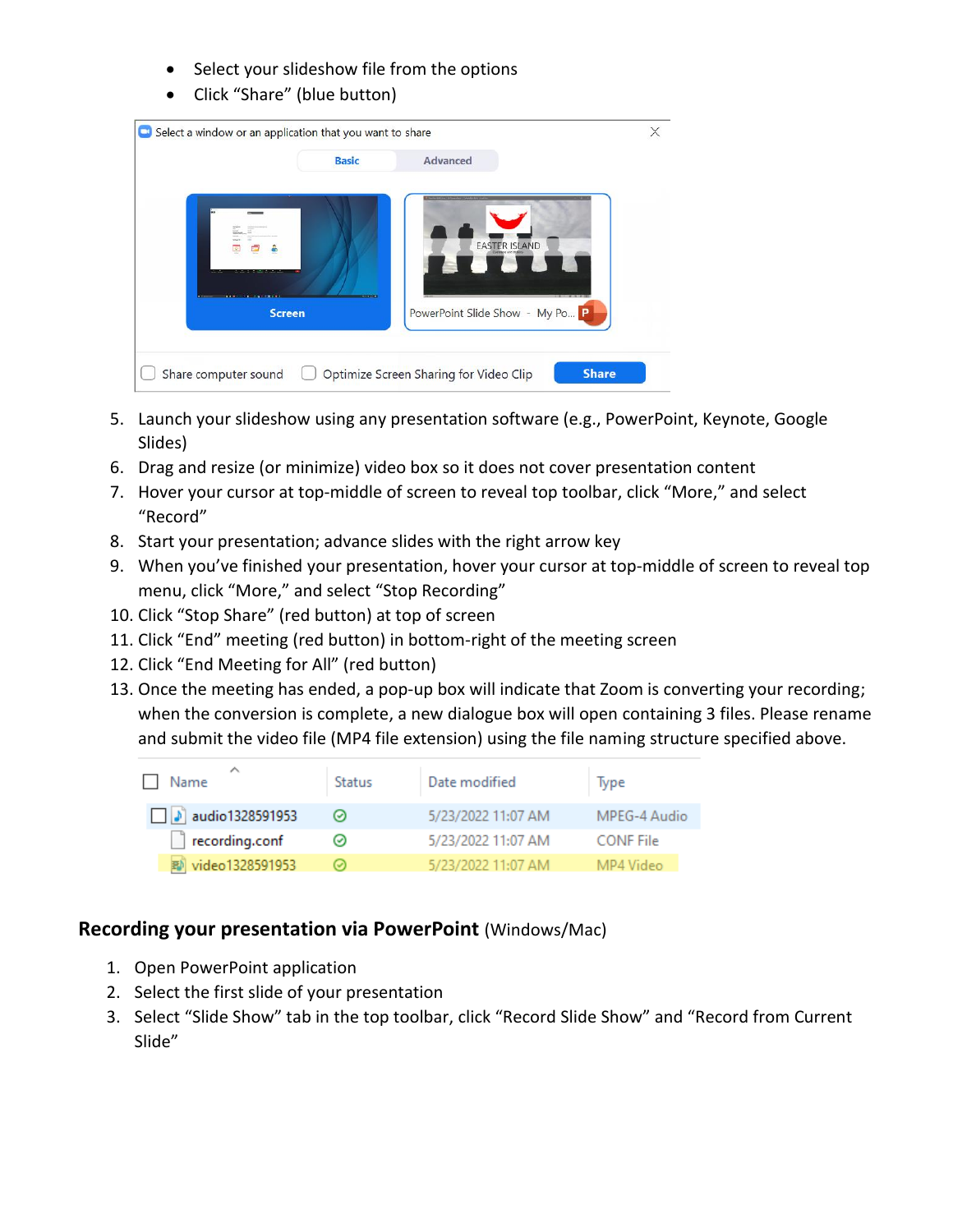

- Do not add audio under "Insert" tab and "Record Audio" because this method will not allow you to save as a video nor synchronize timings to automatically move the slides with the audio
- 4. Select "Settings" in top toolbar to select audio and video settings (microphone and camera)
	- To remove the video overlay, click the camera icon in the bottom toolbar
- 5. Click "Record" to start recording audio narration for a slide

| <b>CLEAR V</b> | <b>SETTINGS</b> |  |
|----------------|-----------------|--|
|                |                 |  |
|                |                 |  |

- Select "Pause" to temporarily stop the recording
- 6. Click "Advance" (arrow button) or spacebar on your keyboard to advance to the next slide
	- **Note**: Recordings will be added to the presentation on a slide-by-slide basis, but audio narrations will not be captured during slide transitions
- 7. When you've finished recording your presentation, click "Stop"
	- Select "Replay" to check the audio on a slide
	- To re-record audio on a single slide, select "Clear" and "Clear Recordings on Current Slide"
- 8. To download your PowerPoint recording, select "Recording" tab in the top toolbar, select "Export to Video" and "Create a Video"



- Select "Internet Quality" (720p) for the video quality
- Select "Use Recorded Timings and Narrations"
- Click "Create Video"
- 9. Save the recording using the file naming structure specified above